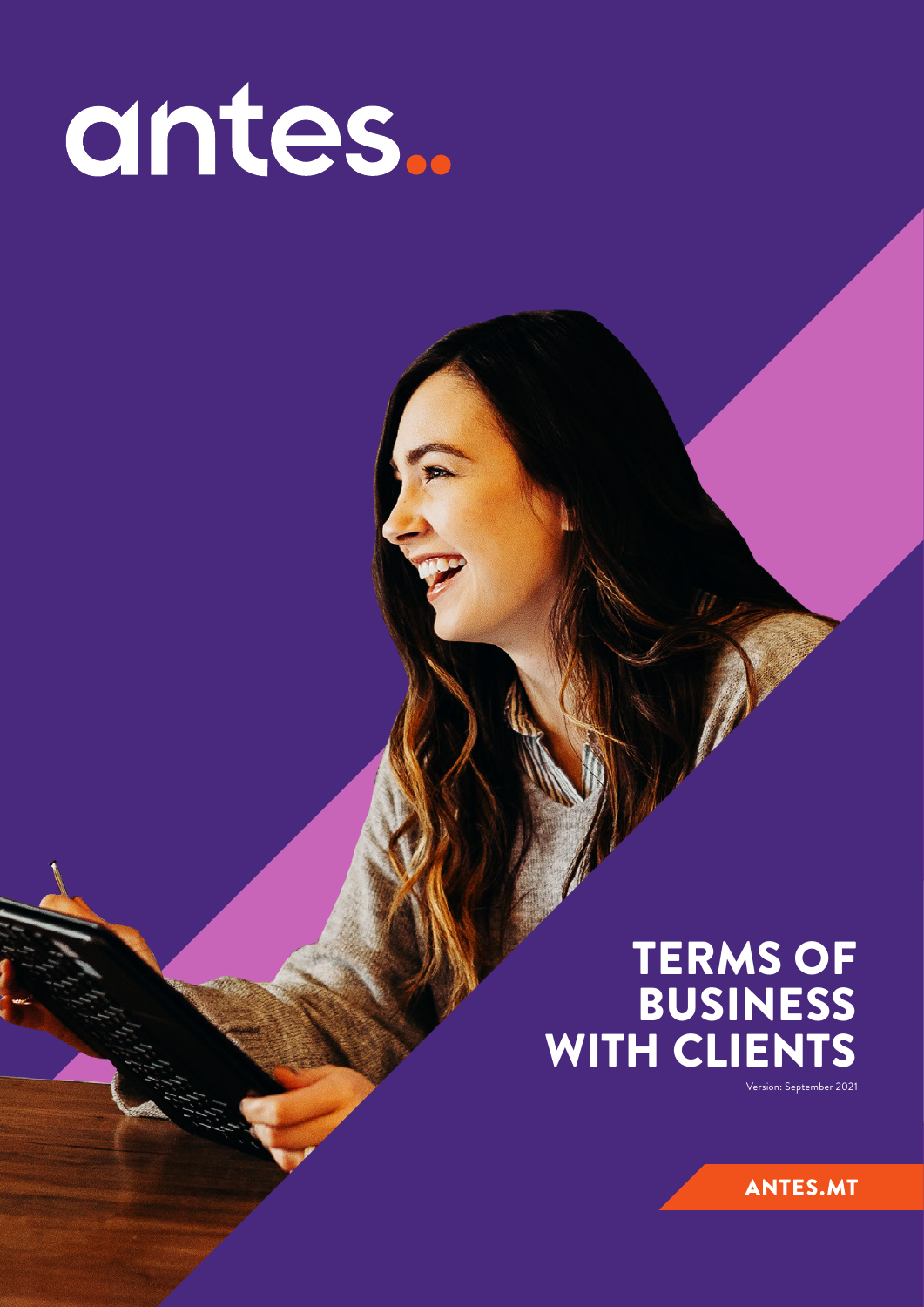#### PURPOSE OF THESE TERMS OF BUSINESS

The purpose of these Terms of Business is to determine the professional relationship and the services that Antes Insurance Brokers Limited, also referred to as 'Antes', 'We', 'Us' and 'Our', will provide to you as the Client. These Terms of Business take immediate effect and supersede any Terms of Business Agreement that may been previously sent to you by Us.

Your instructions to seek quotations, bind coverage and/or your payment whichever occurs first, related to your insurance placement will be deemed to be your agreement to be bound by the provisions of these Terms of Business.

You are advised to read these Terms of Business carefully and to discuss with Us should there be anything in these Terms which requires clarification.

These Terms of Business also set out some of Our regulatory and statutory responsibilities.

#### INTRODUCTION AND DISCLOSURES

Antes is a leading insurance broker with its registered offices at Insurance House, 239, Psaila Street, Birkirkara, Malta, BKR 9078. It is enrolled in the Brokers' List under the Insurance Distribution Act (Chapter 487 of the Laws of Malta) and regulated by the Malta Financial Services Authority ('MFSA'). The enrolment of the Company can be verified from the website of the Malta Financial Services Authority: **www.mfsa.com.mt.**

Antes is ultimately owned by Argus Group Holdings Limited, a company incorporated in Bermuda ("AGHL") and listed on the Bermuda Stock Exchange. AGHL is also the sole shareholder of Argus Insurance Company (Europe) Limited, a company registered in Gibraltar with company number 01862 and registered with the Gibraltar Financial Services Commission as an insurance underwriter ("AICEL"). As part of AICEL, a third country overseas branch is registered in Malta with registration number OC1216 which is also licensed by the MFSA as an insurance undertaking in Malta. Some of the directors of Antes are also directors of AICEL.

We are committed to acting in your best interests at all times in providing services to you. We normally provide advice based on a fair analysis on a sufficient number of insurance products available on the market to enable Us to make a recommendation in accordance with professional criteria as to your demands and needs and its suitability for your requirements. As an insurance broker, We act for you, and in doing so We recommend and arrange insurance with one or more insurers selected from a limited range or a predetermined panel of insurers, according to the nature, and suitability of the product required.

However, We sometimes place business under underwriting agreements with insurers in relation to the coverage proposed and this will be disclosed to you when providing you with information on the coverage proposed. In the circumstances when

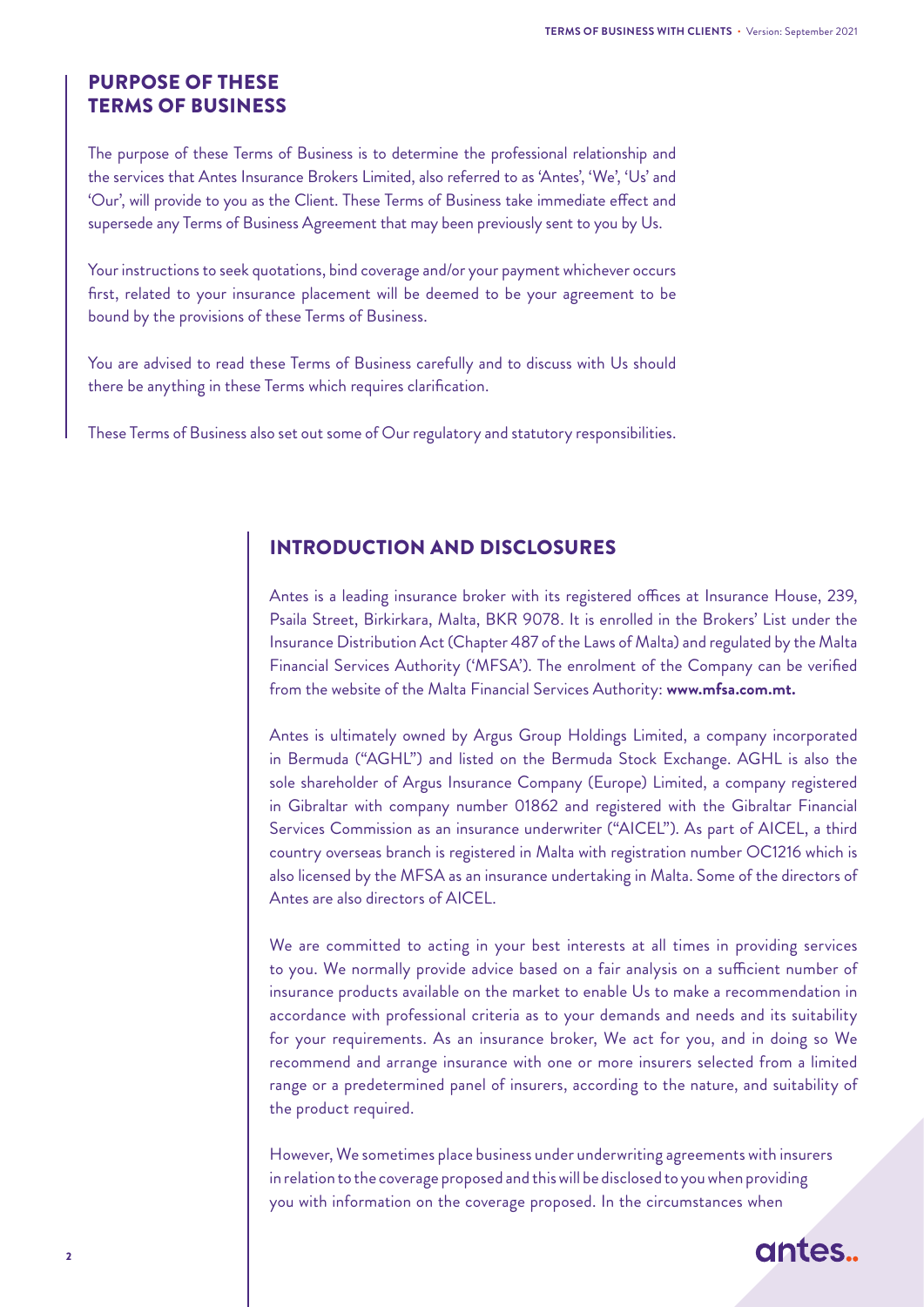Introduction and Disclosures (Continued)

We use such underwriting agreements, We will be acting on behalf of these insurers and will not be seeking alternative quotation from other insurers. Consequently, We will be providing restricted advice, and fair and comprehensive analysis of the market is not conducted, nevertheless We believe that your needs and demands are suitably met.

In order to facilitate communication and efficiency when transacting certain classes of insurance, We make use of computer link arrangements with insurers to secure quotations and place cover. Details of Our computer link arrangements can be found on Our website: www.antes.mt

#### SERVICES PROVIDED

We will provide insurance broking services and/or other ancillary or related services ("the Services") with reasonable care and skill. In providing any insurance broking element of the Services, We will:

- i. Explain the main features of products and the Services We are offering to you;
- ii. Discuss with you your insurance requirements and the scope and limits of cover to be sought;
- iii. Provide you with information about any risk quoted to enable you decide whether the cover proposed meets your requirements, before it is bound;
- iv. Answer any questions you may have on the proposed cover, its benefits, restrictions, exclusions and conditions;
- v. Place your insurance only when you instruct Us to, and We will advise you if We are unable to complete the placement; and
- vi. Provide you with assistance in the event of any claims.

We do not offer or provide advice in relation to tax, accounting, regulatory, legal or other specialist matters (including in relation to sanctions) and accordingly you should take separate advice as you consider necessary regarding such matters.

During the course of the placement of your insurance, We will endeavour to keep you informed of the progress of Our negotiations and identify any inability to obtain the insurance coverage sought by you. We will use reasonable endeavours to place your insurance policy/s / implement your insurance programme, before the intended date of inception, renewal or extension of cover (whichever is appropriate), subject to available insurers.

We will forward any contract documents and any amendments or endorsements to your contract as soon as reasonably practicable.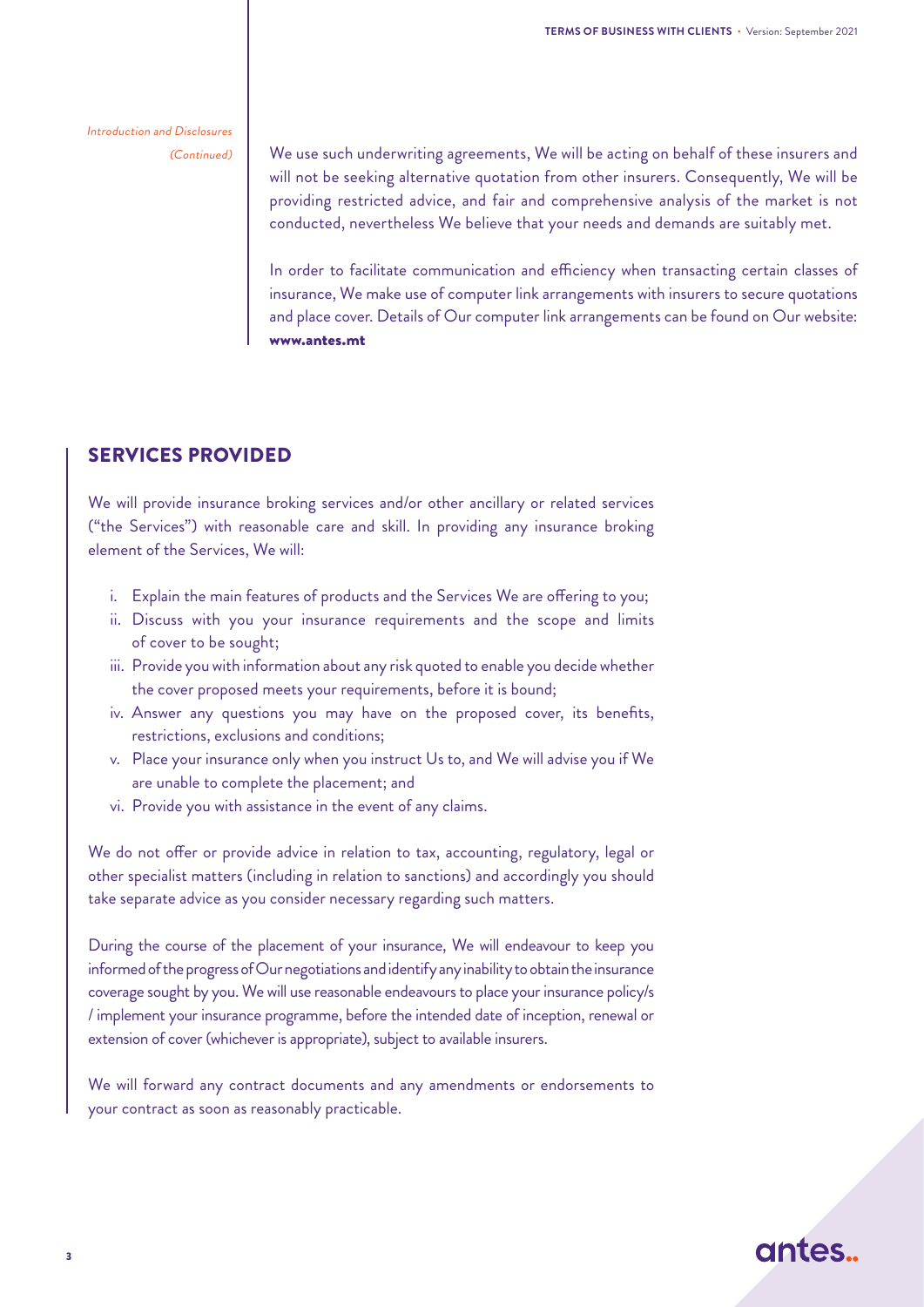#### INSURERS

We do not assess the financial soundness of the proposed insurers that We recommend for your requirements, although We use insurers which in Our opinion are appropriate for your insurance requirements. However, We will not in any circumstances act as an insurer nor will We guarantee or otherwise warrant the solvency of any insurer. If you have any concerns with any insurers selected for your insurance requirements, you must advise Us as soon as possible. In the event that the insurer becomes insolvent and unable to meet Our obligations under this contract, limited compensation may be available to you under the Protection and Compensation Fund Regulations, 2003 as amended.

Business placed or proposed to be placed with an Insurer which is not authorised under the Insurance Business Act (Chapter 403 of the Laws of Malta)

If the business is being placed or proposed to be placed with an insurer which is not authorised under the Insurance Business Act, and consequently not supervised by the MFSA:

- a. in the event that the insurer becomes insolvent, you may not be protected under the Protection and Compensation Fund Regulations;
- b. the insurer may not have a general representative in Malta and you may have difficulty in suing or executing judgement against the insurer;
- c. the law applicable to the insurance contract, may not be Maltese;
- d. where any premiums to be paid in respect of a contract and any claim that may arise out of the contract are to be paid in a foreign currency, these may be subject to foreign exchange rate fluctuations.

#### CLAIMS

We will provide claims handling services during the period of Our appointment. These services can be continued beyond that point by mutual agreement but will be subject to additional remuneration.

Upon receiving the required information from you, Our claims handling services include: the notification of the claim or circumstances to insurers; the communication of reports and correspondence in connection with the claim between appropriate parties; and arranging the collection and/or settlement of the claim in accordance with market practice and the terms and conditions of your contract. Our claim handling services will not be provided in the event that claims are to be dealt with by you with insurers directly. Where We collect claims payments these will be remitted to you as quickly as possible. However, We will not remit claims monies to you before We have received these from insurers.

We may be granted authority by insurers, for example under a binding authority or a claims settling authority, to settle claims on behalf of the insurers directly. We settle such claims made within the terms and conditions of the authority granted and the insurance policy.

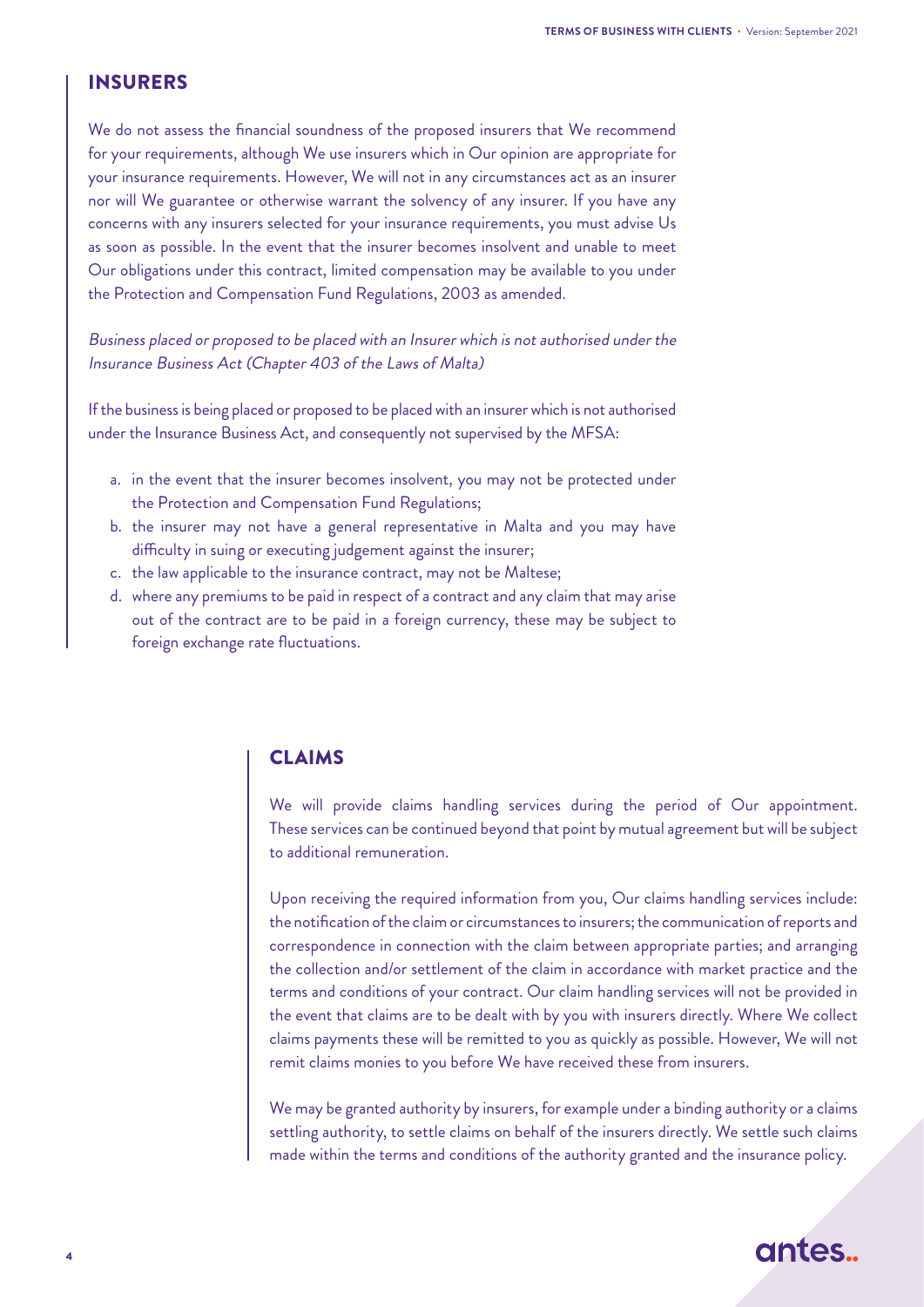#### OUR REMUNERATION

Our remuneration for the services We provide you will be either brokerage, which is a percentage of the insurance premium paid by you and allowed to Us by the insurer with whom your insurance contract is placed, or a fee as agreed with you. If appropriate, and with your consent, We may receive a fee and brokerage.

Brokerage and fees are ordinarily earned at inception for the period of the contract, and unless otherwise agreed with you, We will retain all fees and brokerage in respect of the full period of the contract in relation to contracts placed by Us including in circumstances where your insurance contract has been terminated and your insurers have returned prorated net premium. Consistent with long-established market practice, We will deduct Our brokerage and other commissions from the premium once received.

In addition to the insurance premium, We may charge a fee for the administration, arranging, amending, renewing and cancelling of any policy of insurance. The fees charged by Us are subject to change and We recommend that you visit Our website at www.antes.mt to obtain the latest information.

It may, at times, be appropriate (and for your benefit) for Us to use other parties such as wholesale brokers. These parties may also earn and retain commissions for their role in providing products and services for you.

#### CONTINGENT COMPENSATION

Antes have a number of agreements with insures under which contingent compensation is paid to Antes in the form of additional commissions dependent on the size, growth or profitability of the overall portfolio. This is not considered as part of the remuneration from the service We provide to you, and is wholly due to Antes.

#### LIMIT OF LIABILITY

Antes' aggregate liability for breach of contract, negligence, breach of statutory duty or other claim arising out of or in connection with these Terms of Business or the services provided hereunder shall be limited to €10 million.

Furthermore, Antes will have no liability in any circumstance in respect of loss of revenue, loss of opportunity, loss of reputation, loss of profits, loss of anticipated savings, increased costs of doing business, or any other indirect or consequential loss.

You shall hold harmless, indemnify and keep indemnified Antes (including its directors, officers and employees) against any and all liability that may arise and against all claims, demands, actions, proceedings, damages losses, costs and expenses arising out of or in relation to or a consequence of any act, omission or breach for which you are directly or indirectly responsible, and which are made and/or filed against Antes.

### antes.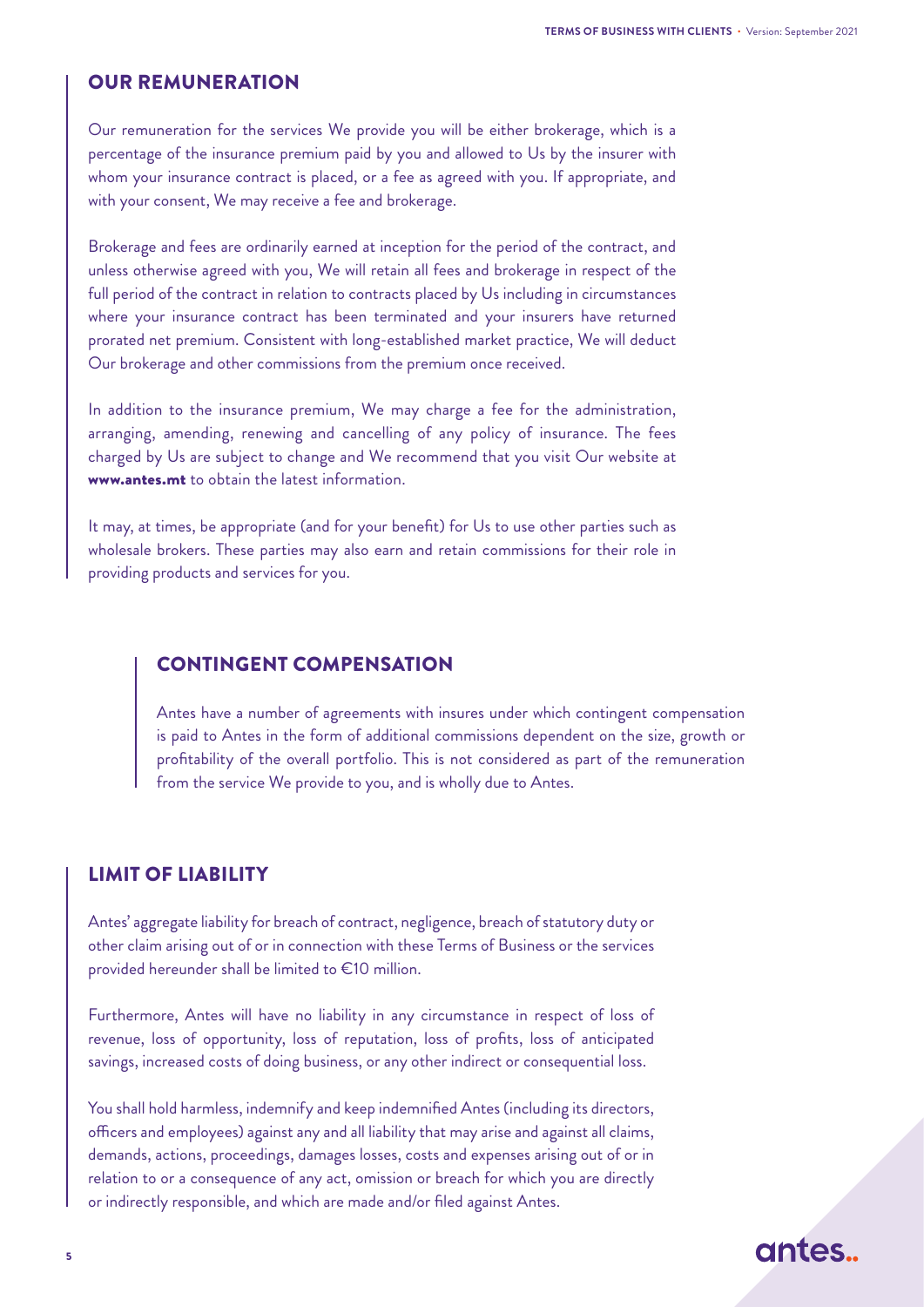#### YOUR RESPONSIBILITIES

#### A. PROPOSAL FORMS

For certain classes of insurance you may be required to complete a proposal form or similar document. We will provide the necessary guidance however We are not able to complete the document for you.

#### B. DISCLOSURE OF INFORMATION

Our objective is to obtain the most suitable product We can identify in order to meet your insurance needs. In order to make Our business relationship work, you must provide complete and accurate information and instructions in a timely manner, so that We can assist you fully.

Please bear in mind that you are under a duty to make full, true and correct disclosure of all material facts and fully respond to any requests for information made by insurers. A factor or circumstance is material if it would influence the judgment of a prudent insurer in determining premium and whether or not they would underwrite the risk. Therefore, all information which is material to your coverage requirements, or which might influence insurers in deciding to provide cover, finalising the terms to apply and/or the cost of cover must be disclosed.

Failure to make full disclosure of material facts may allow insurers to avoid liability for a particular claim or to void the contract. This duty of disclosure applies equally during the period of your insurance contracts, at renewal of your contracts and on taking out new insurance contracts. You are also legally obliged to take reasonable care not to make any misrepresentation to the insurer. We will not be responsible for any consequences which may arise from any delayed, inaccurate, or incomplete information, or any misrepresentation made by you.

We are under no obligation to investigate or verify the accuracy or completeness of any information or data provided by you and no liability shall arise for any errors or deficiencies in the Services arising out of or based on any such inaccurate or incomplete information or data.

#### C. CHANGE IN CIRCUMSTANCES

You must advise Us as soon as reasonably practicable of any changes in your circumstances that may affect the services to be provided by Us or the cover provided under your insurance contract.

#### D. YOUR INSURANCE CONTRACT

Although We will check the contract documents We send you, you are solely responsible for reviewing your contract to ensure that it accurately reflects the cover, conditions, limits and other terms that you require and that it is in accordance with your instructions. Particular attention should be paid to any contract conditions, warranties, and the claims notification provisions as failure to comply may invalidate your coverage. If the coverage and terms do not agree with your instructions you should contact Us immediately.

Further, you should review the insurance premium payment terms We advise you. All premium payment terms must be met on time or your insurers may have the right to affect a notice of cancellation for non-payment of premium. It is imperative that you meet all payment dates, particularly where payment is a condition or warranty of a contract. We are under no obligation to pay premium to insurers on your behalf.

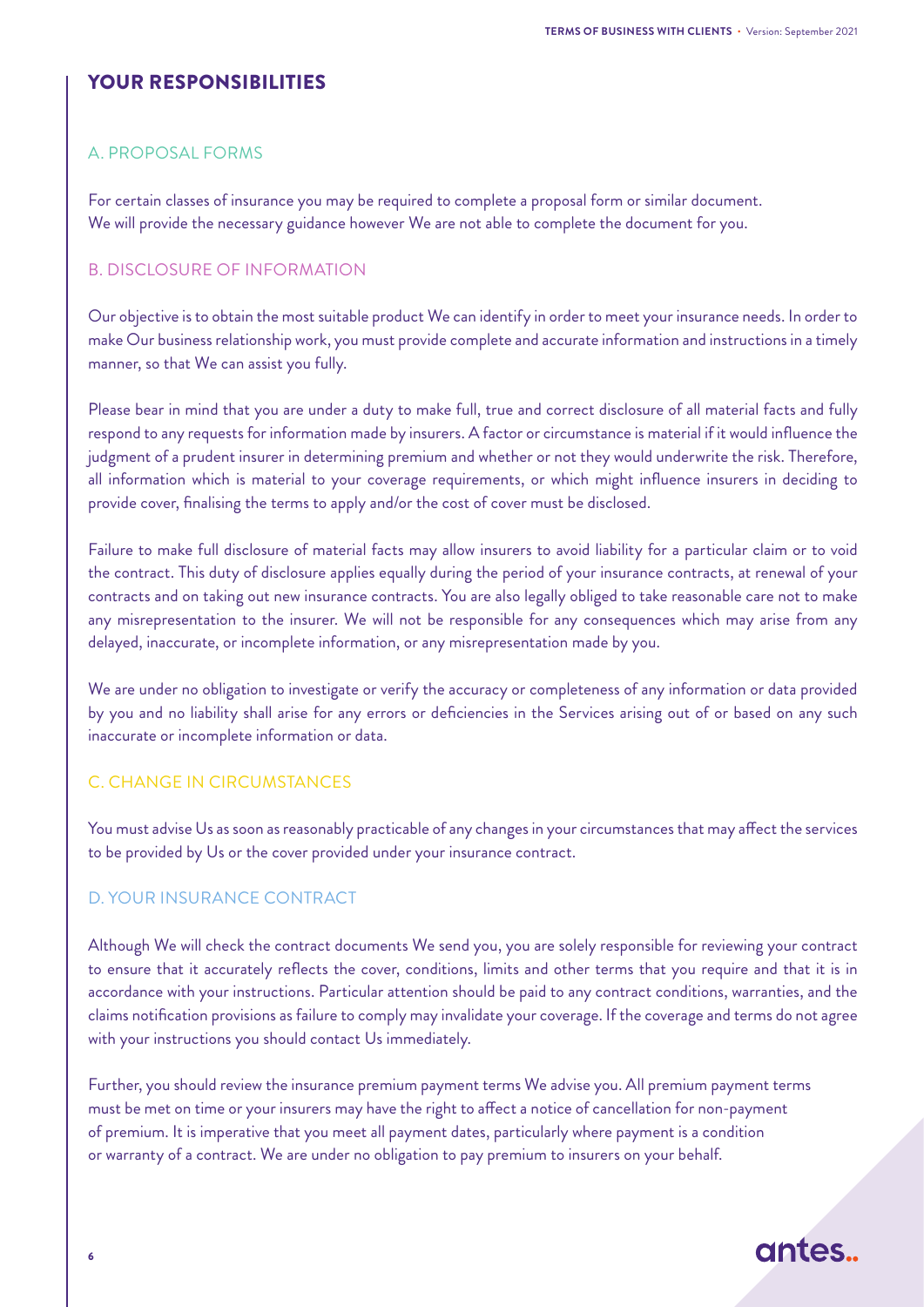#### E. CLAIMS

Failure to report a claim in a proper and timely manner may jeopardise coverage of the claim. You must inform Us as soon as reasonably possible of any incident which may result in a claim under any insurance arranged by Us and of all the relevant facts relating to the incident. Please note that this does not override any additional obligations which may be imposed by insurers, details of which will be provided in the relevant policy.

You should retain copies of all insurance contracts and coverage documents as well as claims reporting instructions, as you may need to report claims after the termination of a contract, perhaps long after its expiry date. It is important, that you keep your contract documents in a safe place.

We do not advise on the legal implications of any claim and We will not commence legal proceedings or enter into agreements in order to suspend the application of prescriptive/limitation periods on your behalf. We recommend you obtain your own legal advice, and it is your responsibility to monitor the position of any applicable statutory prescriptive periods and any limitation periods in your policy applying to your claims and to commence legal proceedings yourself where this is necessary.

#### DATA PROTECTION AND CONFIDENTIALITY

Antes as a data controller will collect and process personal information that you provide, or which We otherwise collect about you, in accordance with the Regulation (EU) 2016/679 of the European Parliament and of the Council of 27 April 2016 on the protection of natural persons with regard to the processing of personal data and on the free movement of such data i.e. the General Data Protection Regulation ("GDPR" / "Regulation"), the Data Protection Act (Chapter 586 of the Laws of Malta) ( "DPA"), and various subsidiary legislation issued under the DPA ( "Data Protection Laws"). There are circumstances where Antes may also act as a processor, in such a case, We comply with the obligations set out in the Data Protection Laws.

Where this section uses a term which is defined in the GDPR, then the definition set out in the Regulation shall apply.

We will at all times treat all information, We hold about you as private and confidential. If you provide Us with any Personal Data (including any 'sensitive personal data'), We will treat such information at all times strictly in line with Our Privacy Notice which may be accessed on Our website: **www.antes.mt** We will protect Personal Data in the same way We would protect Our own Personal Data and use that information in ways contemplated in these Terms of Business and Privacy Notice in order to perform Our obligations under these Terms of Business. By appointing Us as your insurance broker or by using Our services, you confirm that you are giving your explicit verbal consent, in terms of the Data Protection Laws, on behalf of yourself and all other persons specified in the proposal/claim form (as applicable), to process your data as outlined in this section.

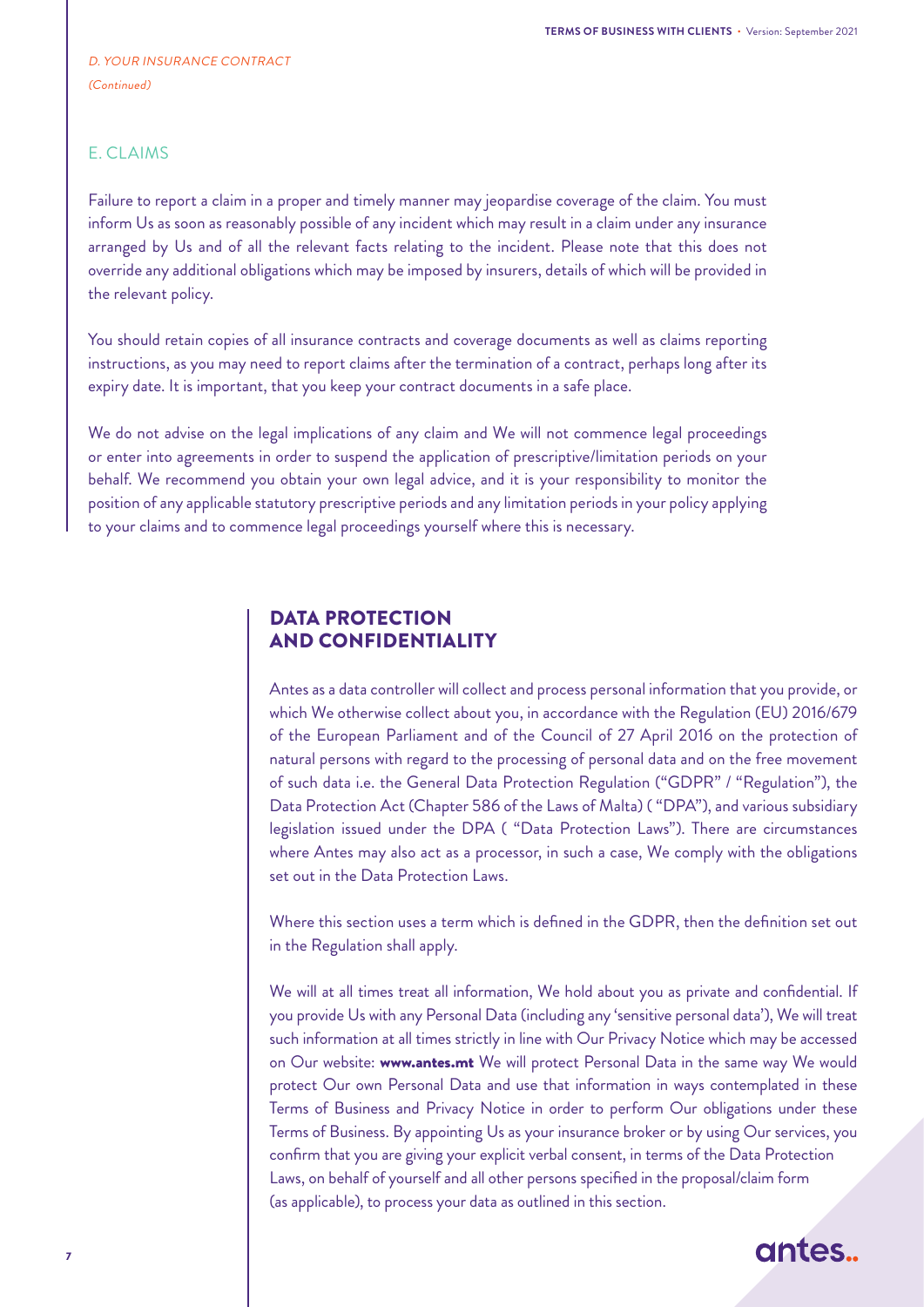DATA PROTECTION AND CONFIDENTIALITY (Continued)

For the avoidance of doubt, where you have not appointed Us as your insurance broker, but in contemplation of such a possible appointment you pass to Us information which is proprietary and/or confidential to you, the provisions of this section shall apply as regards such information.

We will process and use your personal data in order to enter into a contract with you, to provide you with Our insurance broking services or products, underwrite or administer your insurance policy, conduct surveys and adjust your insured losses, handle and settle claims, comply with Our legal and regulatory obligations, and generally for any other purpose specified in Our Privacy Notice. For this purpose, We will not disclose any information We hold about you to others without your prior consent except:

- i. to the extent We are required to do so by law or where requested or required to do so by a regulator (the MFSA) or other public bodies and governmental agencies, in order to prevent and detect crime;
- ii. to insurers, other insurance suppliers, surveyors, loss adjusters, IT service providers, administrative support service providers, and other like persons to the extent necessary to provide Our services to you in a timely manner;
- iii. to loss assessors, lawyers, employee benefits management systems providers, and other like persons to the extent necessary to enable such third party to provide information or services you have requested;
- iv. to premium finance companies to the extent necessary to enable them to provide you with greater choice in making premium payments;
- v. to other companies that are members of the Argus Group to the extent necessary to facilitate the effective management, administration and/or operation of Our services.

You agree that We and other companies that are members of the Argus Group may hold and process such information:

- i. in order to provide Our services to you;
- ii. to facilitate the effective management, development or operation of the Argus Group;
- iii. to comply with applicable laws, prevent and detect fraud, and cooperate with regulators where appropriate, as outlined in Our Privacy Notice.

You will ensure that all Personal Data (including sensitive personal data):

- i. provided to Us is accurate and, where appropriate, kept up to data, and will notify Us if you become aware that such data is inaccurate;
- ii. has been collected and provided to Us in compliance with the Regulation and all other applicable laws and, where required by law, you will obtain data subjects' consent prior to providing such data to us. You will notify data subjects of the fact that their Personal Data (including sensitive personal data) will be provided to Us and the purposes for which We will use such Personal Data.

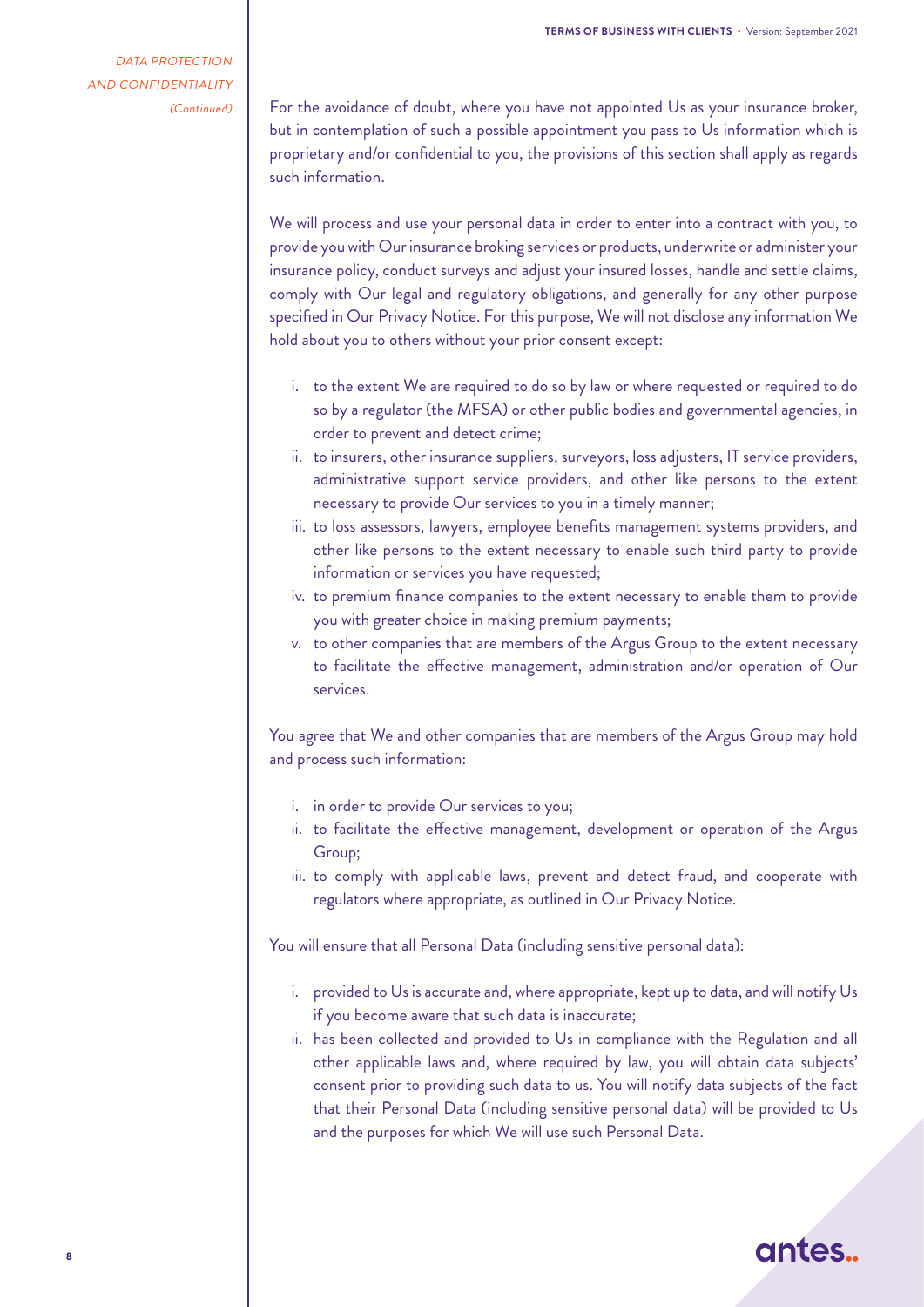DATA PROTECTION AND CONFIDENTIALITY (Continued)

You will provide Us with reasonable assistance, upon request, in dealing with any requests, inquiries or complaints that We receive from data subjects and/or supervisory authorities in relation to any Personal Data (including sensitive personal data) processed under these Terms of Business.

Please contact Our Data Protection Officer on dpo@antes.mt, or by phoning on +356 2385 5555 should you have any queries on how your personal data is processed and to request a copy of your personal information.

#### ETHICAL BUSINESS PRACTICE

We do not tolerate unethical behaviour either in Our own activities or in those with whom We seek to do business. We will endeavour to comply with all applicable laws, rules, regulations and accounting standards.

#### CONFLICTS OF INTEREST

Circumstances may arise where We may find We have a conflict of interest or otherwise have a material interest in or related to a matter in respect of which We are acting. For example, We may be asked to act on behalf of an insurer in the appointment of a loss adjuster, or, We may find that the interests of two of the clients for whom We act conflict. The insurance market is complex and there could be other relationships not described herein which might create conflicts of interest.

We have a Conflicts of Interest Management Policy and We seek to avoid conflicts of interest but where a conflict is unavoidable We will explain the position fully and manage the situation in such a way as to avoid prejudice to any party.

Whatever the circumstances, We will act in your best interests, and if a conflict arises for which there is no practicable solution, We will withdraw unless you wish Us to continue to act for you and provide Us with your written consent to that effect.

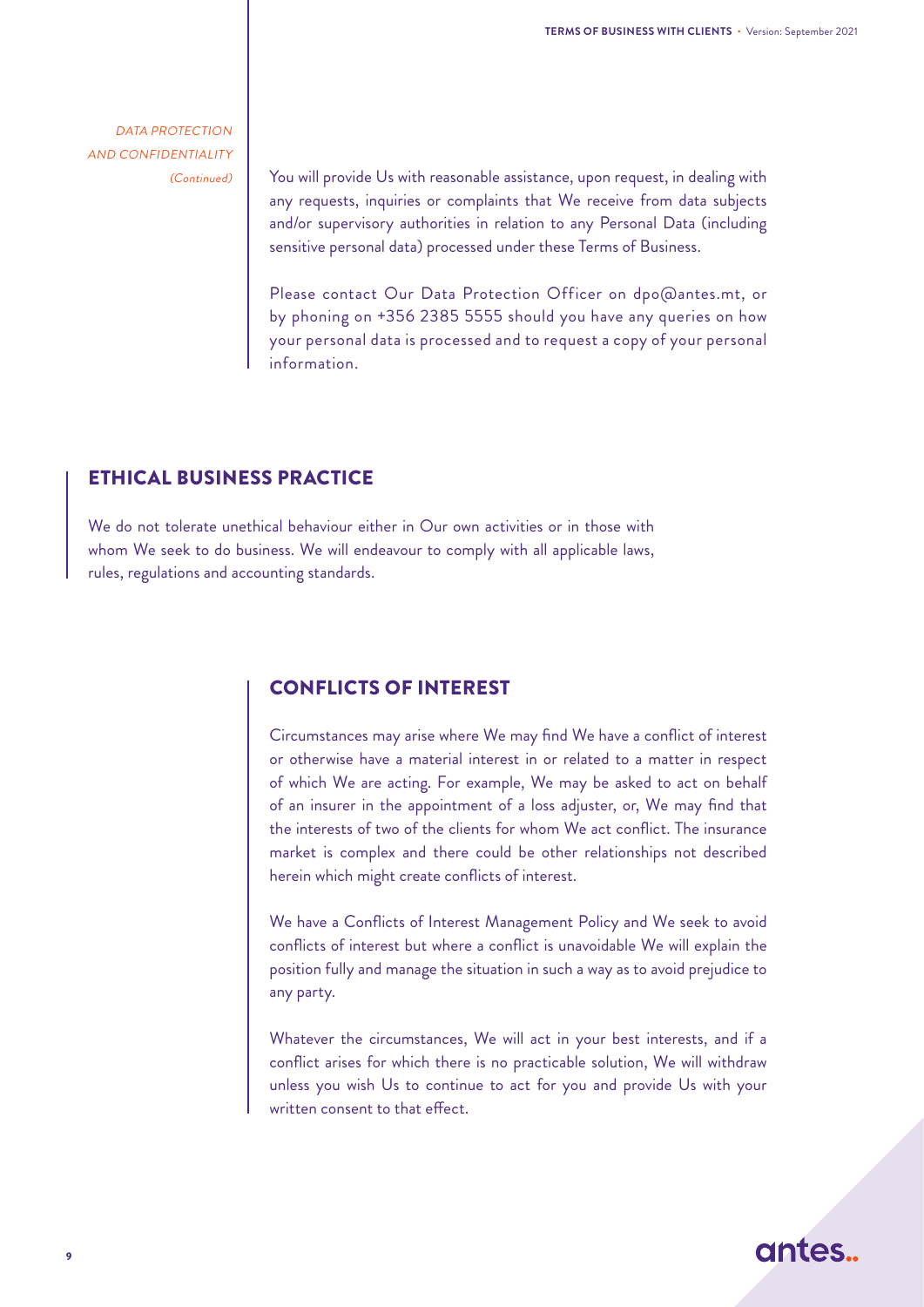#### COMPLAINTS

Antes is committed to provide you with a high level of professional service at all times. If however, you are not satisfied with the level of service provided, We have devised a procedure as to how such complaints can be managed. Should you have any cause for complaint about Our services please raise the matter in the first instance with the person who handles your account. Alternatively, you may contact Our Compliance Officer by sending an email on: compliance@antes.mt or by phoning on +356 2385 5555. We will advise you of the person dealing with your complaint and We will send you a copy of Our complaints procedure which is available on Our website www.antes.mt.

If you are not happy with the response to your complaint and are an eligible complainant you have the right to refer your complaint to the Office of the Arbiter for Financial Services, 1st Floor, St Calcedonius Square, Floriana FRN1530, Malta, telephone: 8007 2366 or 21249245 or e-mail: complaint.info@financialarbiter.org.mt.

Should your complaint be made directly against the insurance company, you are to contact their Complaints Officer, General Manager and/or Compliance Officer and if you remain unsatisfied with the way they handle your complaint you will still have the right to contact the Office of the Arbiter of Financial Services mentioned above.

#### **TERMINATION**

Our services may be terminated either by Us or you upon the giving of one month's notice in writing to the other or as otherwise agreed. Nevertheless, We reserve the right to terminate with immediate effect if you are in breach of any material obligation under these Terms of Business. In the event Our services are terminated by you, We will be entitled to receive any and all fees or brokerage payable (whether or not the same have been received by Us) in relation to contracts placed by Us.

#### AMENDMENTS

You agree that We have a right to amend this document by sending you either a notice of amendment in writing or a revised Terms of Business. You will be informed of any material changes to these Terms of Business.

#### ENTIRE AGREEMENT

These Terms of Business constitutes the entire terms on which We will provide the Services to you. No other subsequent alternative agreement/arrangement will have effect unless issued or agreed by Us in writing.